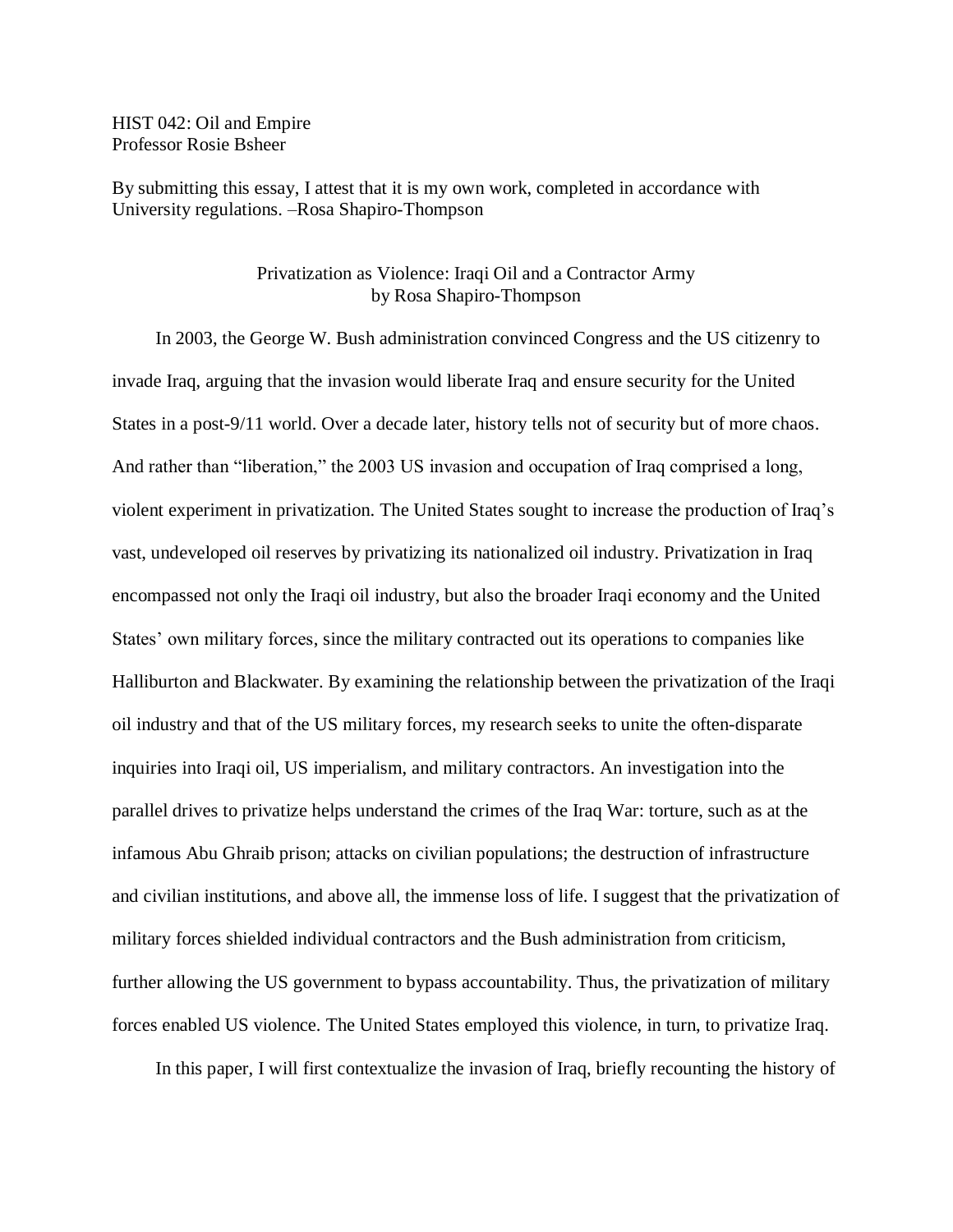oil and empire in Iraq. Then I will examine the historiography of the Iraq War as it pertains to the role of oil and private military forces. An analysis of this historiography will reveal that the most convincing narrative places the war within the broader history of petro-imperialism. It does not describe the war as just or successful, but as a crime in pursuit of the privatization of Iraq and its oil industry, committed by the US government and its contractors. Finally, I will turn to primary sources that display a war for oil privatization and the crimes of the war's privatized forces.

## *Contextualizing Iraqi Oil and Imperial Histories*

 $\overline{a}$ 

To understand the US invasion and occupation of Iraq in 2003, it is crucial to recognize the colonial formation of the Iraqi state, the long history of UK and US petro-imperialism in the Gulf, and US policies leading up to 2003. This broader history reveals the US invasion as a war for oil and empire, planned long before the 9/11 attacks of 2001. The history of petroimperialism in Iraq begins in 1914 with the British oil exploration of Basra.<sup>1</sup> In 2003, most of the US politicians and citizenry ignored the similarities between the two petro-imperial invasions. Yet the two imperial occupiers shared not only their interest in Iraq's oil but even their language to justify invasion. When the British captured Baghdad in 1917, one General declared: "our armies do not come into your cities and lands as conquerors or enemies, but as liberators"—a justification the Bush administration echoed precisely almost a century later.<sup>2</sup> In 1920, the modern state of Iraq was forced into being, its borders delineated by the Sykes-Picot Agreement.

Iraqis struggled against decades of petro-imperialism, finally achieving the nationalization of oil in 1972. As journalist Greg Muttitt writes in his comprehensive history, *Fuel on the Fire: Oil and Politics in Occupied Iraq,* in the early history of the Iraqi republic, the United Kingdom maintained a military presence and control of the oil industry, only "nominally

<sup>1</sup> Greg Muttitt, *Fuel on the Fire: Oil and Politics in Occupied Iraq* (London: The Bodley Head, 2011), p4.  $<sup>2</sup>$  Ibid.</sup>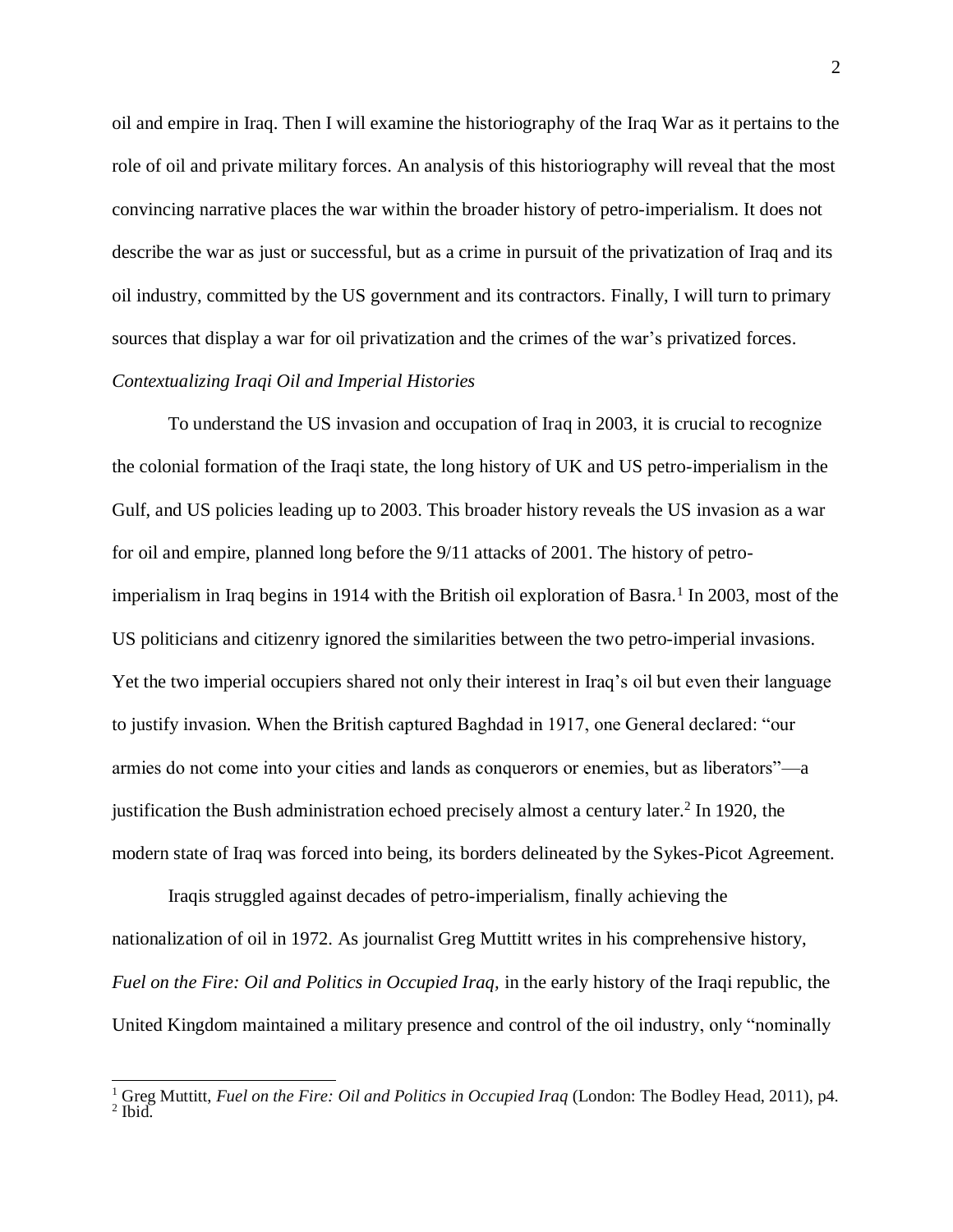hand[ing] over sovereignty" to the new monarchy under King Faisal. By the 1930s, Faisal had granted concessions for foreign oil companies that covered all of Iraq.<sup>3</sup> In the 1940s and 1950s, nationalist and socialist movements emerged against the monarchy and the oil industry, the "twin symbols of foreign domination."<sup>4</sup> In 1958, Iraqis overthrew the monarchy and established the Republic of Iraq, and in 1972 nationalized the Iraqi Petroleum Company (IPC) amid a global wave of oil nationalization. Meanwhile, the dominant imperial power in the Gulf gave way from the United Kingdom to the United States.

After the UK government withdrew from Iraq in 1968, the United States began its own petro-imperial war in the Gulf. Historian Toby C. Jones, writing at the end of the 2003 Iraq war, describes this long history in his essay, "America, Oil, and War in the Middle East." In the 1970s, the United States militarized the Gulf, particularly Saudi Arabia and Iran, under the regime of the US-backed Shah.<sup>5</sup> Meanwhile in 1970s Iraq, oil produced infrastructure and wealth—wealth that the Baath regime often deployed to crush political opposition.<sup>6</sup> After consolidating his power, Baath politician Saddam Hussein became president in 1979. From 1980 to 1988, Iraq fought a brutal war with Iran, wherein both sides were militarized by the United States. Secretary of State Henry Kissinger said of the war, "Too bad they both can't lose."<sup>7</sup> Kissinger's quip explains the United States' seemingly contradictory policy: in fact, the United States wanted to weaken both states, and therefore it aggravated the eight-year conflict.

As a part of its long petro-imperial war, the United States waged the first Gulf War against Saddam Hussein in 1990. Iraq had emerged from the Iran–Iraq war in 1988 with

<sup>3</sup> Muttitt, *Fuel on the Fire,* pp.6–10.

 $<sup>4</sup>$  Ibid.</sup>

<sup>5</sup> Toby C Jones, "America, Oil, and War in the Middle East," *Journal of American History* 99, no. 1 (May 22, 2012): 208–218.

<sup>6</sup> Muttitt, *Fuel on the Fire,* pp21–24.

<sup>7</sup> Ibid.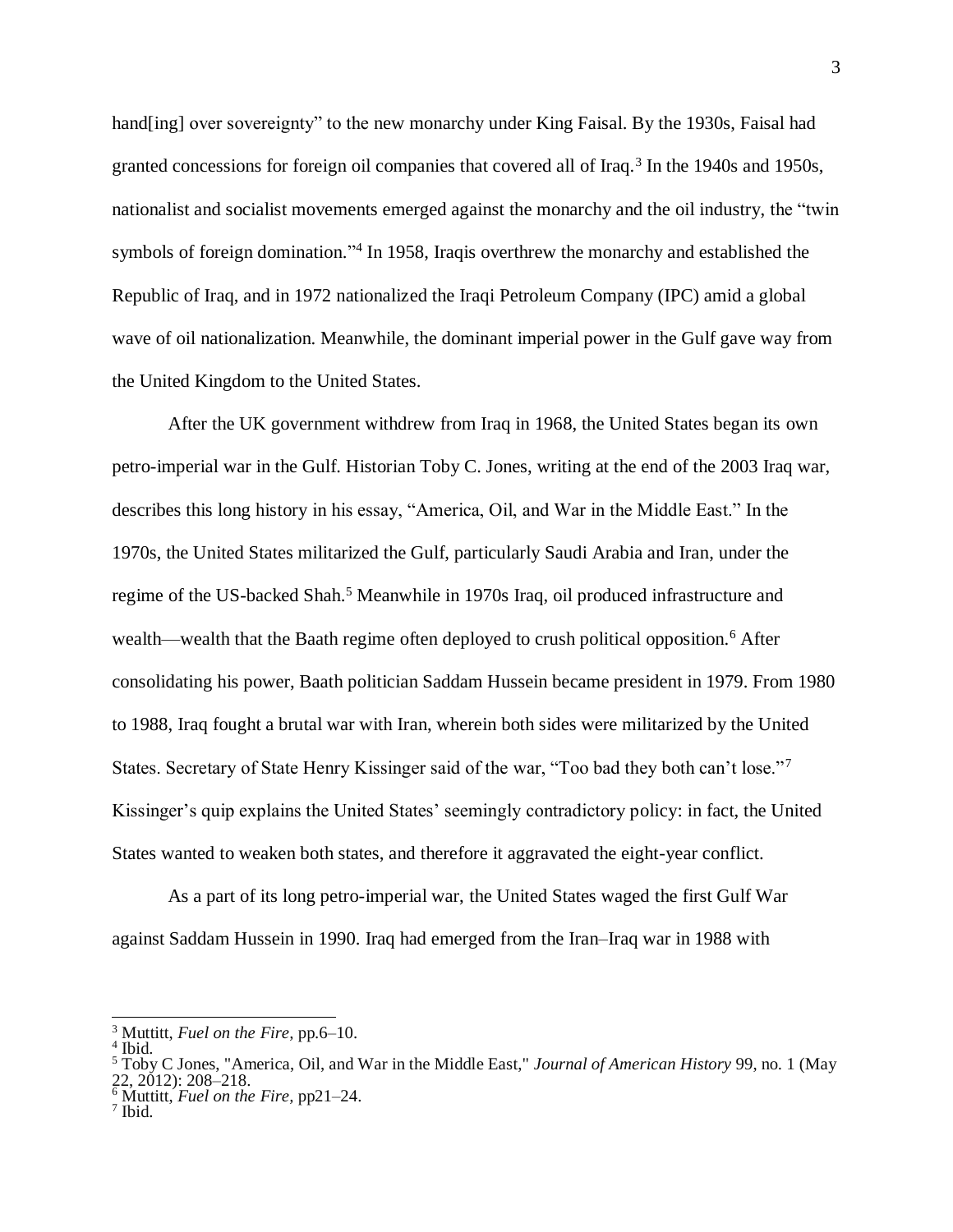weakened oil infrastructure and production capacity, deeply in debt. As the countries that had financed Iraq during the war demanded repayments, Kuwait flooded the oil market, driving down prices. Iraq could not increase its production and could only hope to rebuild its economy with higher oil prices. Saddam Hussein alleged that Kuwait was waging "economic warfare" on Iraq. <sup>8</sup> In 1990, still reeling from war with Iran, Iraq invaded Kuwait, with reassurance from US Ambassador April Glaspie that the United States would not counter-attack.<sup>9</sup> But Iraq's control of Kuwait's oil reserves would have threatened the market control of US-ally and oil-exporter Saudi Arabia, and US and coalition forces soon invaded with over a million troops, repelling Iraqi forces by 1991.<sup>10</sup> The United Nations Security Council placed sanctions on Iraq that lasted throughout the 1990s, at great detriment to the Iraqi economy. Meanwhile, the neoconservative think-tank Project for the New American Century (PNAC) and its followers continued to push for regime change. In 2003, with neoconservatives of the Bush administration in power and 9/11 as justification, the United States invaded Iraq to overthrow Saddam Hussein.<sup>11</sup>

## *A Historiography of Oil, Empire, and Contractors*

At the onset of the 2003 invasion, many neoconservatives wrote in support of the Iraq War, and some even continued to argue in retrospect that the war was just and successful. These authors include policy-makers from the Bush administrations and others associated in favor of a unilateral, militaristic foreign policy, such as Charles Krauthammer, Robert Kagan, William Kristol. Kagan and Krisol, founders of PNAC, argued in 2002 that a war against Iraq would

<sup>8</sup> Muttitt, *Fuel on the Fire,* p26. 9 "The Glaspie Transcript: Saddam Meets the U.S. Ambassador," in *The Iraq War Reader: History, Documents, Opinions*, by Christopher Cerf and Micah L. Sifry (New York, NY: Simon & Schuster International, 2003), 61–71.  $10$  Ibid.

<sup>11</sup> Nayna J. Jhaveri, "Petroimperialism: US Oil Interests and the Iraq War," *Antipode* 36, no. 1 (January 2004), p3.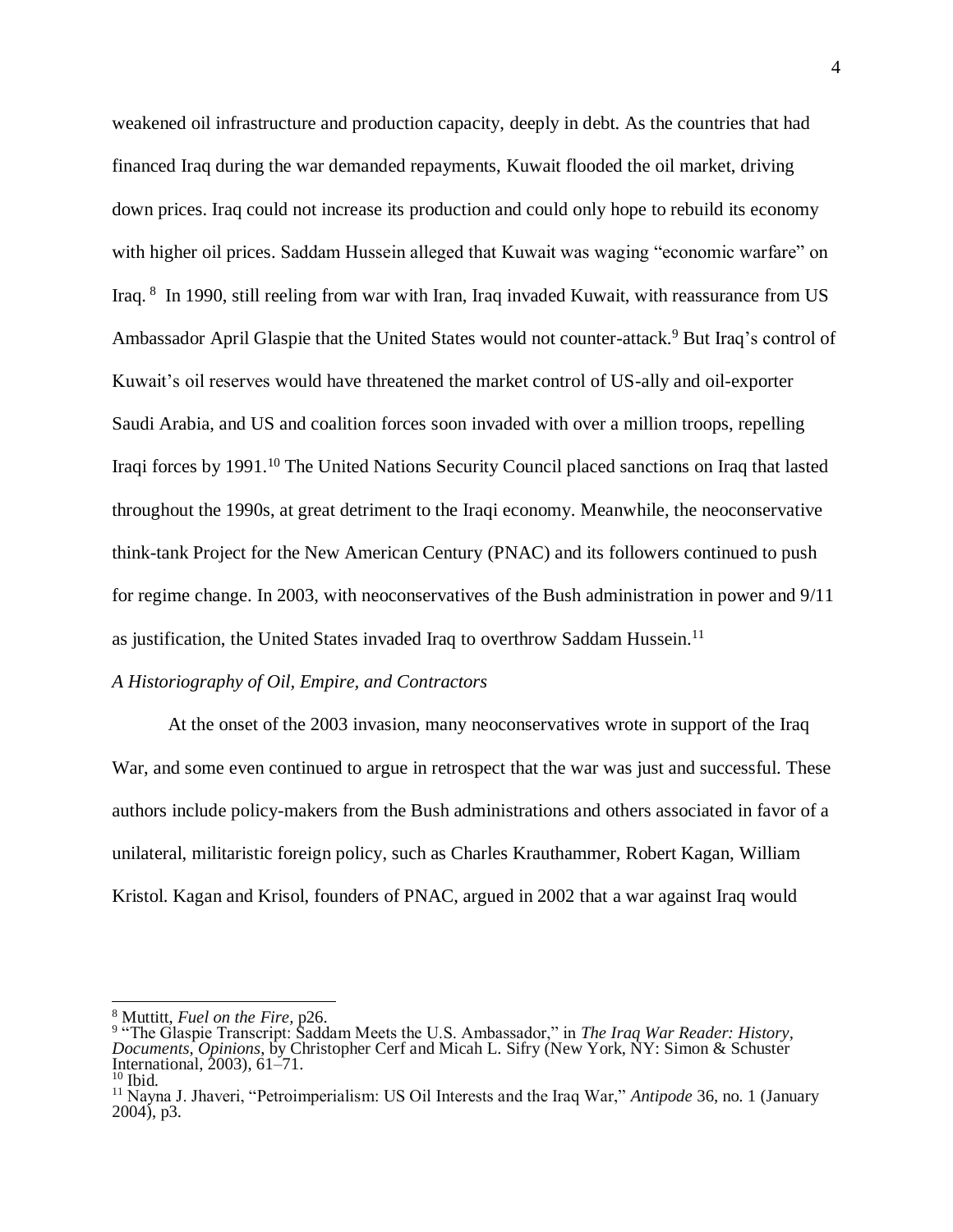allow "liberal civilization" to "survive and flourish."<sup>12</sup> They argued that Iraq possessed nuclear and chemical weapons (VX and anthrax) that directly threatened the United States, evoking 9/11 repeatedly. Even more liberal writers, such as Christopher Hitchens, wrote in favor of regime change out of concern for human rights, condemning Saddam Hussein's chemical attacks on the Iraqi people.<sup>13</sup> Later authors argued that the invasion had been a moral and wise decision. Then-Undersecretary for Defense Policy Douglas J. Feith argued that the war prevented attacks on US borders,<sup>14</sup> and military historian Matthew J. Flynn pointed to the hydrocarbon law privatizing Iraqi oil as positive political reform. 15

A separate cohort of authors wrote books and essays in protest of the Iraq war, which they deemed an imperial war for oil not in the best interests of the US or Iraqi people. These authors include Michael Renner, Michael Klare, Rashid Khalidi, and Nayna Jhaveri. Their narrative is much more convincing than that defending the invasion's morality. Instead, these scholars contested the denial of the importance of oil by the Bush administration. They argued that not only did high-ranking officials in the administration have personal interest in the industry,<sup>16</sup> but that the United States also had a longstanding imperial interest in Iraq. These authors all highlighted Iraq's importance in the world's oil order: it possesses reserves second only to its neighbor, Saudi Arabia.<sup>17</sup> Its excess production capacity places the state in the category of a "swing producer," coveted by the oil-importing United States for its reserves and

<sup>12</sup> Robert Kagan and William Kristol, "What To Do About Iraq," in *The Iraq War Reader: History, Documents, Opinions*, by Christopher Cerf and Micah L. Sifry (New York, NY: Simon & Schuster International, 2003), pp243–249.

<sup>&</sup>lt;sup>13</sup> Christopher Hitchens, "Why I am for Regime Change," in *The Iraq War Reader: History, Documents, Opinions*, by Christopher Cerf and Micah L. Sifry (New York, NY: Simon & Schuster International, 2003), pp440–444.

<sup>&</sup>lt;sup>14</sup> Douglas J. Feith, *War and Decision: Inside the Pentagon at the Dawn of the War on Terrorism* (New York: HarperCollins e-books, 2008), ppxii–xiv.

<sup>&</sup>lt;sup>15</sup> Matthew J. Flynn, *Contesting History* (Westport, CT: Praeger Publishers, 2010).

<sup>&</sup>lt;sup>16</sup> Michael Renner, "Post-Saddam Iraq," pp 580–581.

<sup>17</sup> Jhaveri, "Petroimperialism," p4.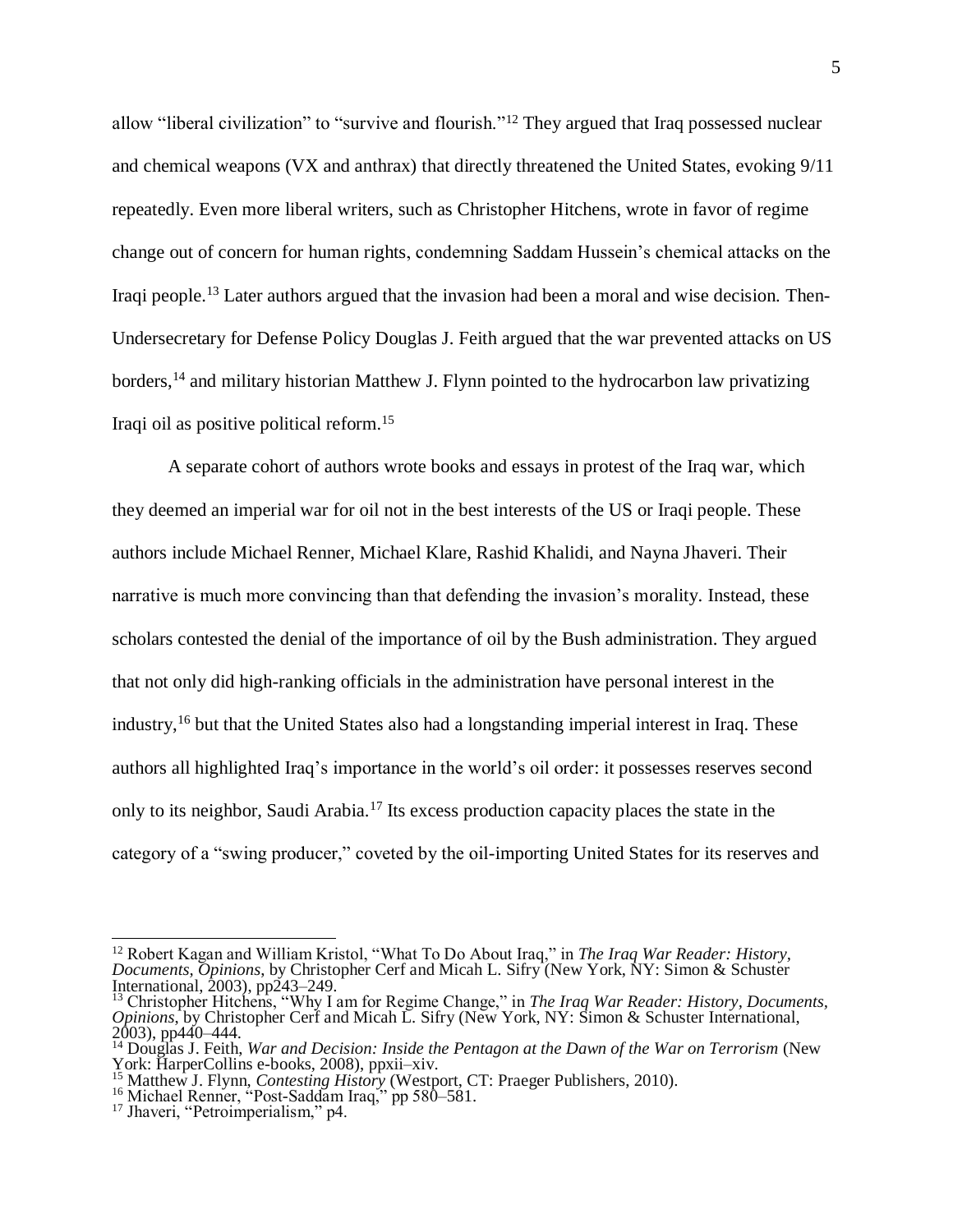for its power to control prices.<sup>18</sup> Though these scholars affirmed the importance of oil, they could not foresee the outcome of the war, and nor could they sufficiently analyze privatization. For instance, Renner's speculations that the invasion would forge a "new oil order" with the United States in greater control did not come to pass.<sup>19</sup> Instead, the primary legacy was the destruction of infrastructure and institutions and violence both economic and political. To those writing in 2003–2004, neither the methods nor outcomes of the invasion were clear. In the immediate reality of violence, journalists did not focus their efforts on the long-term goals of privatizing Iraq or the creeping privatization of US occupying forces. Private contractors had not yet attained notoriety.

Yet privatization was the cornerstone of US petro-imperial strategy in Iraq, and at the center of its destruction. As the war drew to a close in 2011, Greg Muttitt wrote *Fuel on the Fire,*  a comprehensive history of oil in occupied Iraq that documents the battle for oil privatization. It records US actions upon which Renner, Klare, Khalidi, and Jhaveri were only able to speculate at the war's onset. Muttitt details the extreme pressure exerted by the United States to push the passage of a hydrocarbon law that would open Iraq's reserves to foreign development.<sup>20</sup> Muttitt focuses on Iraqi labor movements, particularly oil workers' unions, to reveal widespread resistance to the hydrocarbon law and other mechanisms of privatization.<sup>21</sup> As many of the authors writing initially on oil and empire were careful to explain, US petro-imperialism functions through privatization, unlike traditional, UK-style imperialism. Instead of direct control of oil fields, Jhaveri wrote, the United States hoped to gain geopolitical power and control over the stability of oil prices "through chaos management by implementing privatization

 $\frac{18}{18}$  Ibid.

<sup>&</sup>lt;sup>19</sup> Renner, "Post-Saddam Iraq," pp580–587.

<sup>20</sup> Muttitt, *Fuel on the Fire*, pp 225–229.

 $21$  Ibid.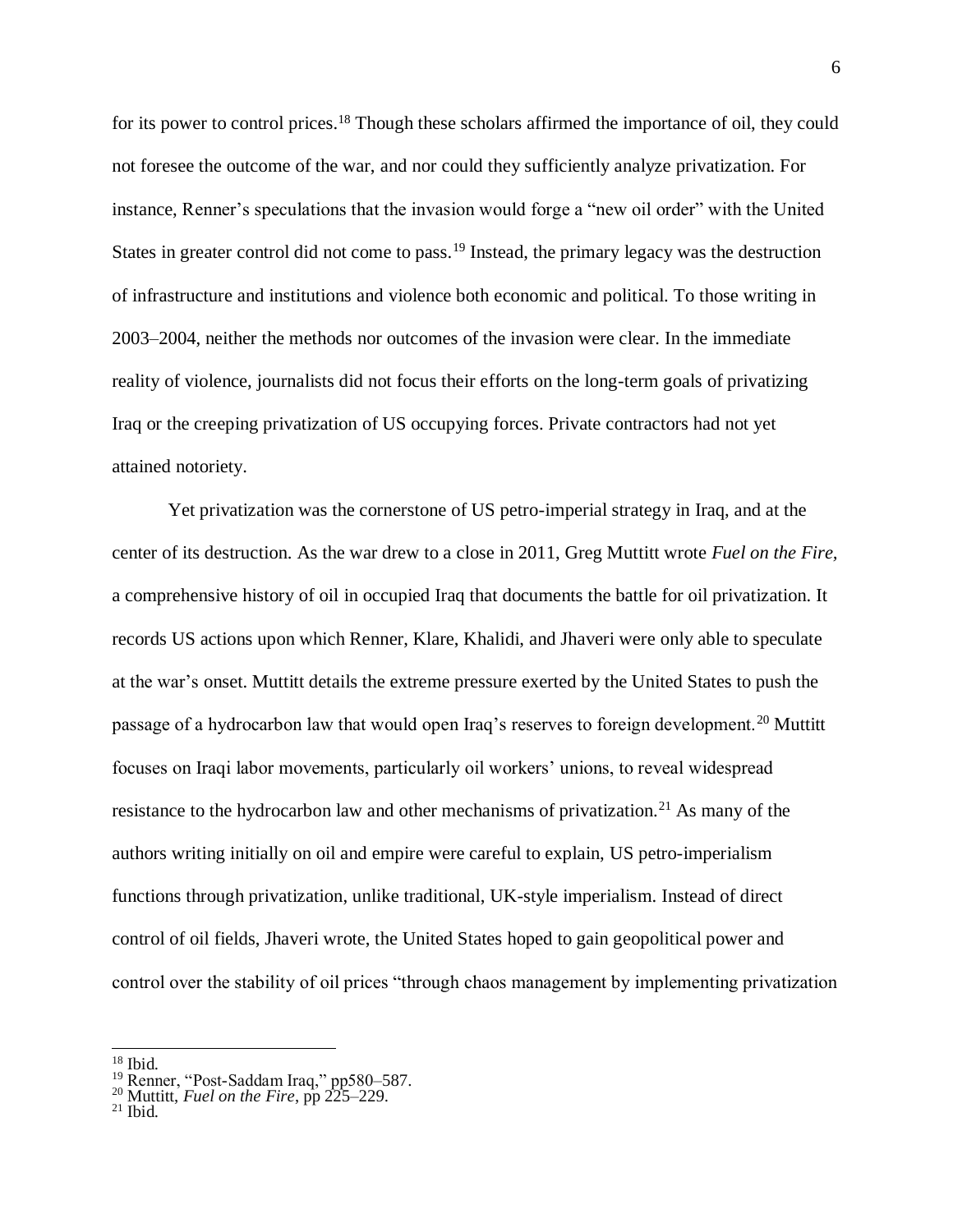structures."<sup>22</sup> Jhaveri, writing in 2003, was ahead of her time in recognizing the centrality of privatization to the US strategy. Privatization structures, however, did not actually manage chaos but created it.

In 2007, Kamil Mahdi and Naomi Klein analyzed the relationship between violence and this all-encompassing push to privatize. Mahdi concludes that this neoliberalism, implemented by the Coalition Provisional Authority (CPA) under the US occupation, could not increase foreign investment or improve the Iraqi economy, because of the destruction caused by sanctions and the conflict.<sup>23</sup> Klein reverses his argument. She proposes "disaster capitalism," contesting that extreme free-market ideology, as held by the neoconservatives of the Bush administration, is not impeded by destruction but in fact relies on it. Thus her insightful model explains the relationship between privatization and war. By destroying so much of Iraq, the United States created a "blank slate" for the "violent birth of a new economy."<sup>24</sup> While Klein and Mahdi agree on the harm of neoliberalism, Klein's argument proves more useful in analyzing empire. She identifies destruction as an imperial strategy for accomplishing the goal of war: privatization.<sup>25</sup> The United States fought to privatize Iraq; it fought for the ideology of capitalism, for wealth, and for oil.

While the privatization of the Iraqi economy and oil industry drove the war, the privatization of military forces enabled it. Pratap Chatterjee and Jeremy Scahill document the rise of private contractors during the war. Chatterjee studies Halliburton, the oil field services contractor, while Scahill investigates Blackwater, the military and security contractor. Chatterjee

 $^{22}$  Jhaveri, "Petroimperialism," p8.

<sup>23</sup> Kamil Mahdi, "Neoliberalism, Conflict, and An Oil Economy: The Case Of Iraq," *Arab Studies Quarterly* (2007), p15.

<sup>24</sup> Naomi Klein, *The Shock Doctrine: The Rise of Disaster Capitalism* (New York: Picador, 2007), pp 479–482.

<sup>25</sup> Klein, *The Shock Doctrine,* p6.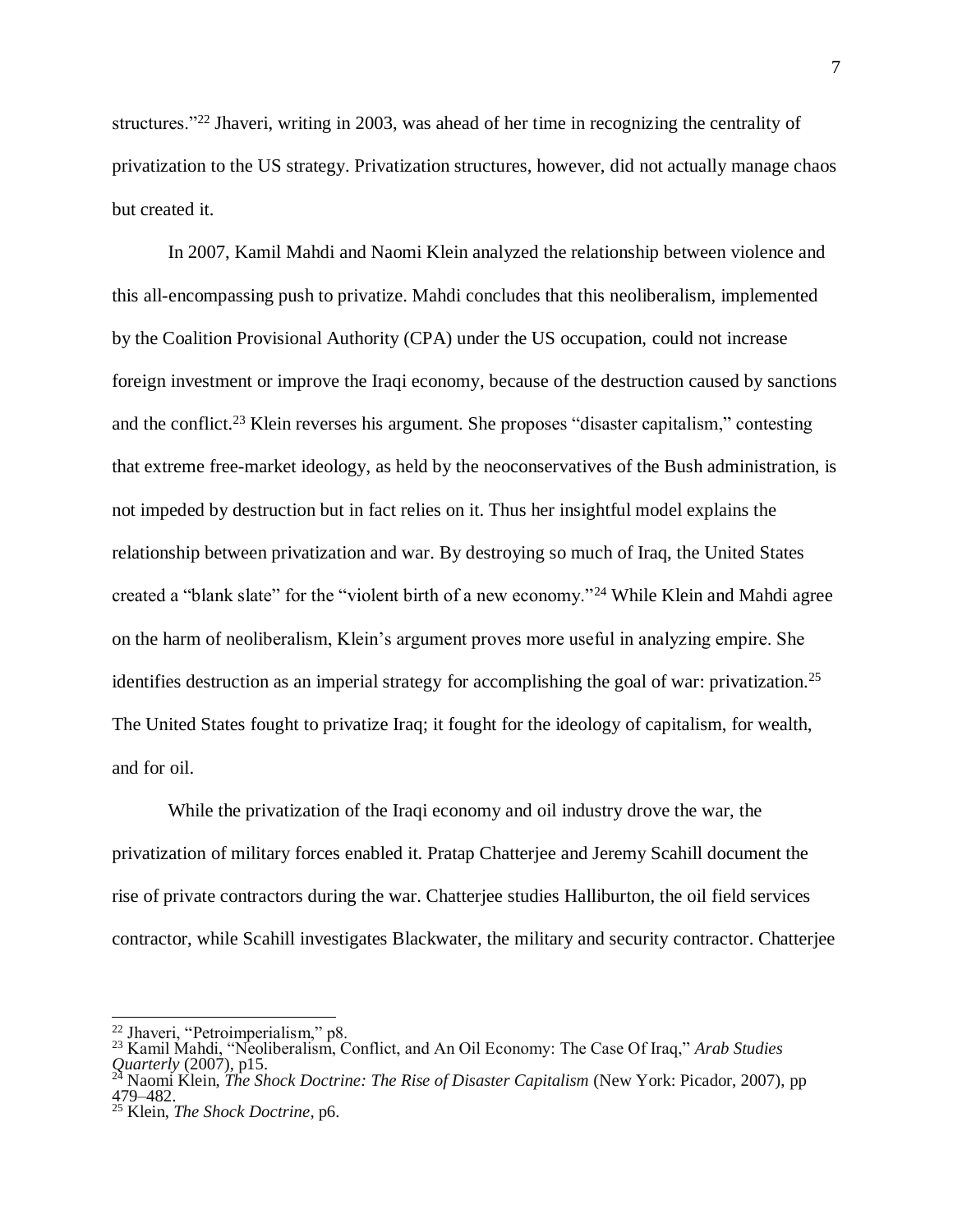argues that Halliburton's low-wage labor allowed the military to outsource tasks so as to reduce the number of troops and make it "feasible to implement George W. Bush's Global War on Terror."<sup>26</sup> Private contractors were indeed crucial: by the third year of war, the ratio of private contractors to soldiers almost reached one-to-one.<sup>27</sup> In an interview with Scahill, Michael Ratner of the Center for Constitutional Rights (CCR) explained that "the increasing use of contractors, private forces, or as some would say 'mercenaries,' makes wars easier to begin and to fight—it just takes money and not the citizenry."<sup>28</sup> Ratner's analysis finds this key insight: contractors shield the government from the political cost.

Dawn Rothe, a criminologist who studies Halliburton, offers the comprehensive framework of state-corporate crime to explain the purpose of military contractors in the Iraq War. She builds upon Robert Kramer and Raymond Michalowski's model of the Iraq war as a state crime under international law.<sup>29</sup> Rothe expands their argument to include the war as a state*corporate* crime through investigations into Halliburton's large overcharges, bribery, and fraud.<sup>30</sup> Her model explains why neoconservative state managers use private companies for military purposes, despite their abuses. First, privatization follows the economic ideology of the administration. Second, she argues that downsizing the military "helps minimize public opposition," agreeing with Chatterjee and Ratner.<sup>31</sup> Finally, international criminal law does not hold private contractors accountable. Rothe suggests that both transnational and national loopholes leave these corporations unregulated. The administration also classified the defense

<sup>26</sup> Pratap Chatterjee, *Halliburton's Army: How a Well-Connected Texas Oil Company Revolutionized the Way America Makes War* (New York: Avalon Publishing Group, 2010), ppxv-xvi.

<sup>27</sup> Scahill, *Blackwater,* pxvii.

<sup>&</sup>lt;sup>28</sup> Scahill, Blackwater, pxxiv.

<sup>&</sup>lt;sup>29</sup> Ronald C. Kramer and Raymond J. Michalowski, "A Criminological Analysis of the Invasion and Occupation of Iraq," in *War, Aggression And State Crime,* (Oxford University Press: 2005), p446. <sup>30</sup> Dawn Rothe, "Iraq and Halliburton," in *In State-Corporate Crime: Wrongdoing at the Intersection of Business and Government* (Rutgers University Press 2006), pp216–218.

 $31$  Rothe, "Iraq and Halliburton," p230.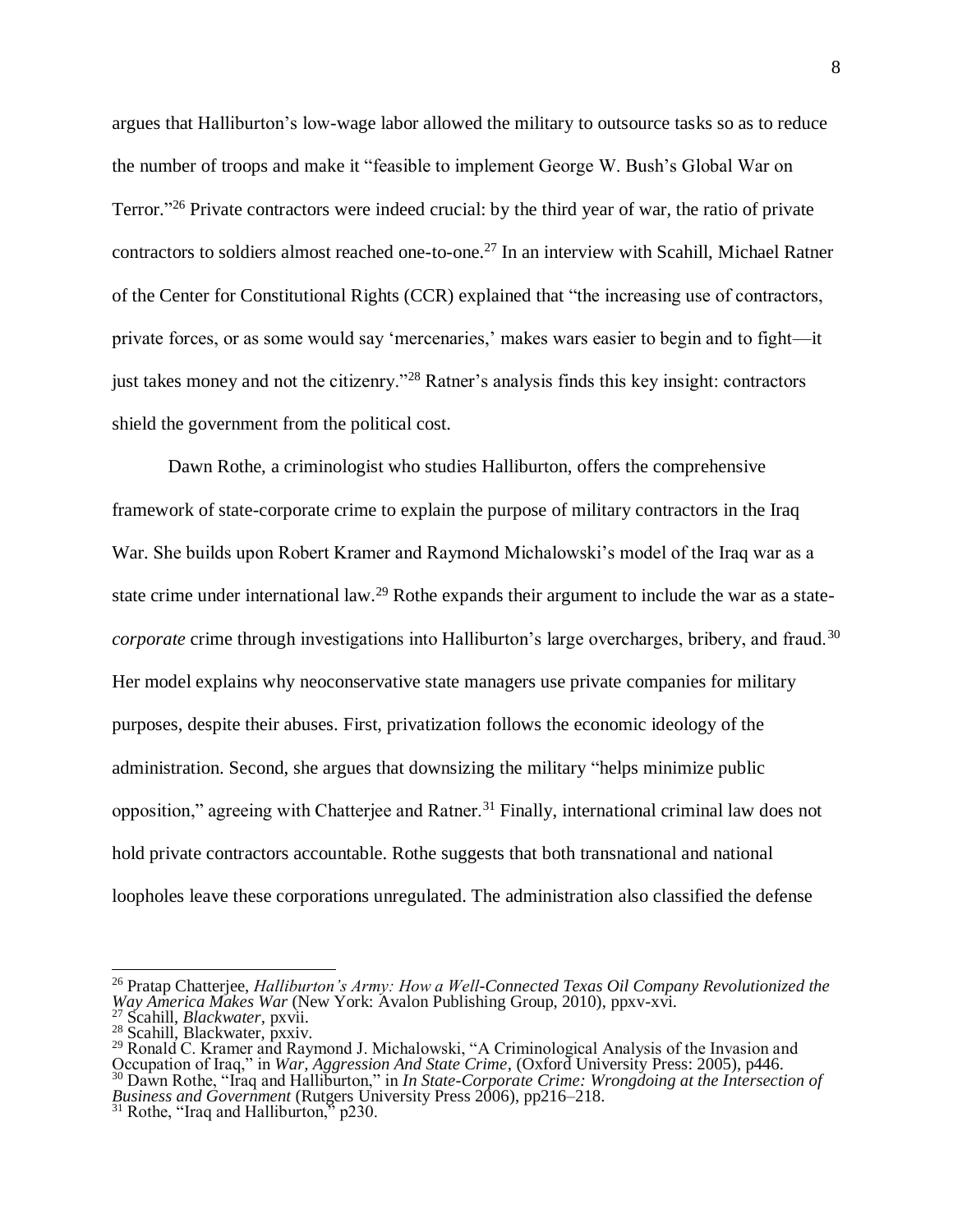budget and the contracts, so they were available neither to Congress nor the US public.<sup>32</sup> Rothe argues that privatization worked against the interests of both the Iraqi and US public, "further sheltering the administration from public discourses and further increasing the potential for war profiteering."<sup>33</sup>

The argument that the war was just or successful fails to withstand scrutiny. Instead, the history is one of extreme violence and state-corporate crime, by both the US military and private companies, with oil at its center. Klein's disaster capitalism accounts for privatization and violence of US imperialism. Rothe's model of state-corporate crime explains why imperialist policymakers value private contractors. Both models place profit and privatization at the center of their histories. Both condemn the Iraq War as unjust, contending that the United States capitalized on disaster and, with the labor of contractors, committed atrocious crimes. The primary sources support these claims. The texts show oil's centrality and reveal that privatization both drove and enabled violence.

### *Primary Voices: Iraqi Oil and a Contractor Army*

The primary sources reveal that US interests in privatizing Iraq's oil gave rise to the Iraq War, and by extension, its ensuing destruction and violence. The United States fought for oil companies' rights to extract Iraqi oil, and it capitalized on the widespread destruction to raid Iraq's public sector. US actions in Iraq intimately linked privatization and violence. Think-tank reports prior to the war, hydrocarbon legislation from Iraq, congressional testimony, and public letters together tell this history of petro-imperialism, and Coalition Provisional Authority (CPA) orders document the history of disaster capitalism in Iraq beyond oil alone.

 $\frac{32}{2}$  Ibid, pp216–218.

 $33$  Ibid.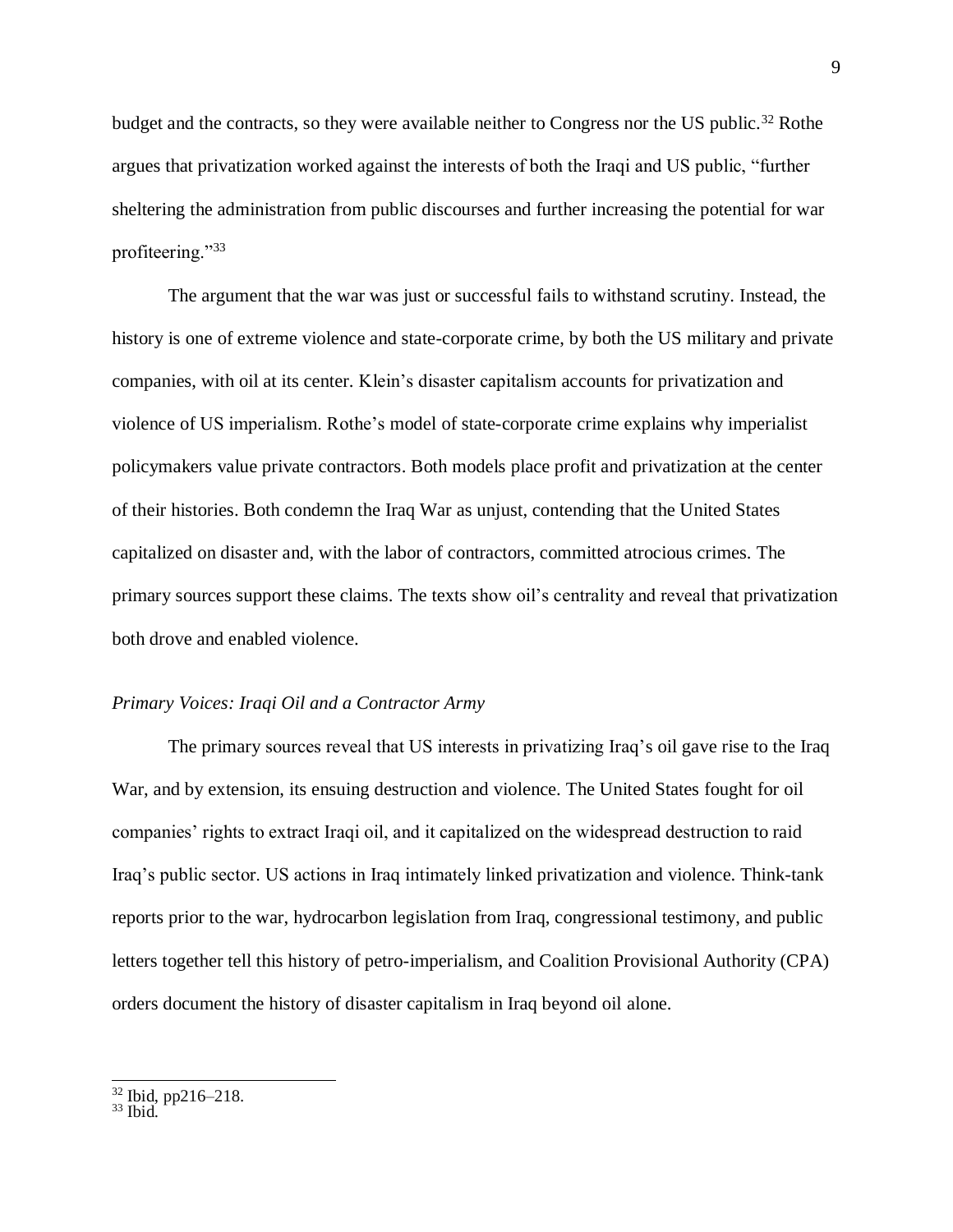In 2001, US defense and oil interests put forth a report titled "Strategic Energy Policy: Challenges for the 21<sup>st</sup> Century" that detailed their recommended energy policy and called for privatizing the Iraqi oil sector.<sup>34</sup> The executive advisor of Hess Energy chaired the task force, which included representatives from Shell, Enron, British Petroleum (BP), Chevron, and Texaco. Khaled Al Turki, a Saudi oil holding company, funded the research.<sup>35</sup> As the composition of the task force and its funding make clear, the report directly reflects the oil interests.

The task force condemned the pre-war foreign policy—the sanctions on Iraq—and demanded government support in privatizing foreign oil industries so as to open new fields to production. The task force identified the main problem not as the scarcity of oil, but rather its lack of production.<sup>36</sup> The oil-importing United States needed countries with undeveloped reserves to produce more oil, and the companies needed greater access to oil fields for greater profits.<sup>37</sup> The report explicitly calls for privatization, for government policies to "ease Iraqi oil field investment restrictions."<sup>38</sup> The report also urges the government to prioritize the privatization of any nationalized industry, which it favorably terms "reopening." The report warns of Saddam Hussein's "unacceptable leverage" in controlling world oil prices, implying that this collection of powerful oil interests favored regime change.<sup>39</sup> US policy in Iraq aligned almost exactly with these recommendations—that is, with the oil interests—for the United States enacted regime change and fought to open Iraq's industry to foreign production.

Though this task force wanted to privatize Iraq's oil industry, a majority of Iraqis did not. In fact, Iraqis resisted US pressure to privatize. A letter from "108 Iraqi Technical, Academic,

<sup>34</sup> *Strategic Energy Policy: Challenges for the 21st Century*, (Houston, Texas: The James A Baker III Institute for Public Policy, 2001), pp1–9.

<sup>35</sup> *Strategic Energy Policy,* pp.9–10.  $36$  Ibid, p1.

<sup>37</sup> Ibid, pp2–4. <sup>38</sup> Ibid.

 $39$  Ibid, pp1-9.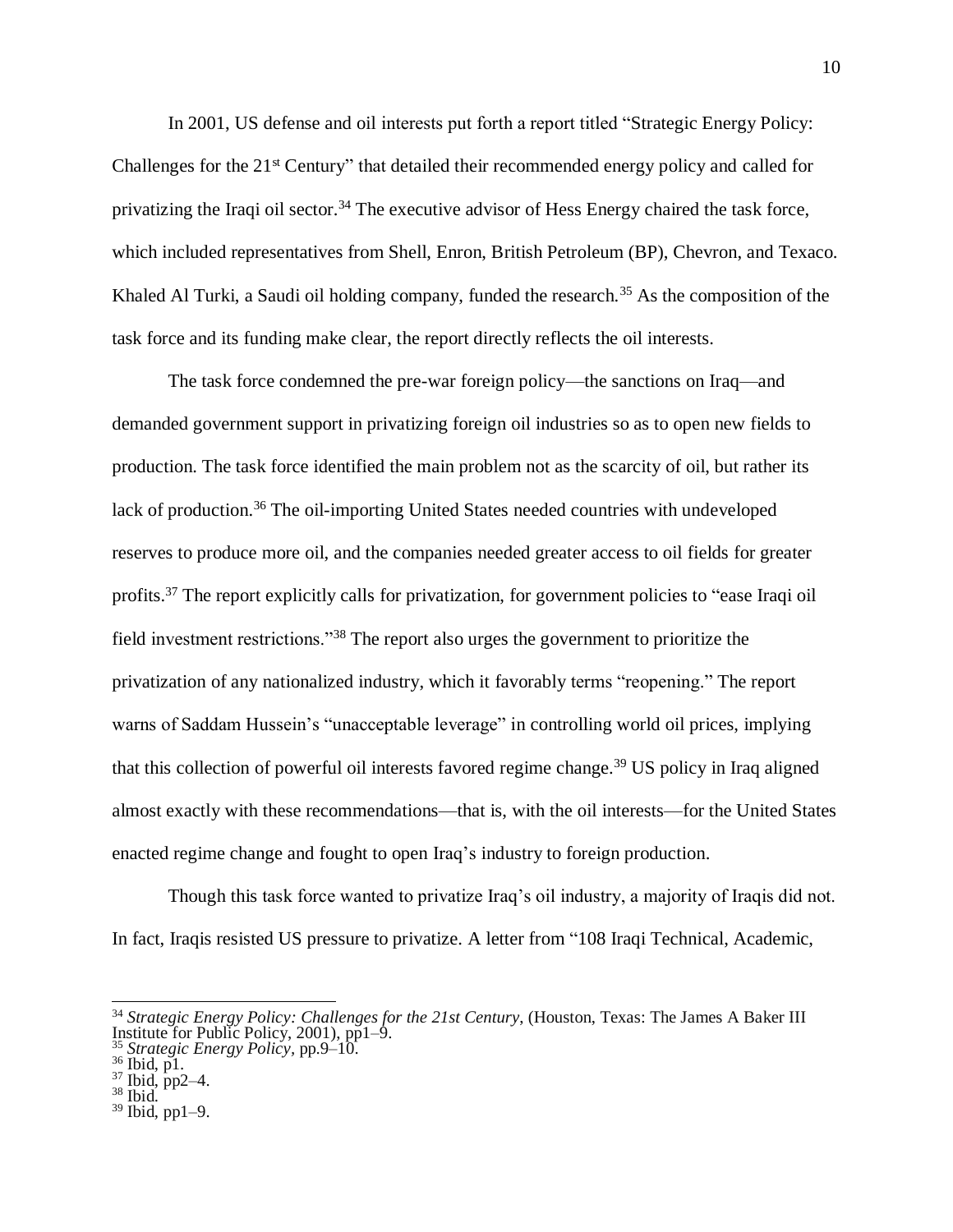and Economic Experts Opposed to Oil Privatization," addressed to the Iraqi Council of Representatives in July of 2007, documents widespread resistance to privatization. It emphasizes that oil policy should "safeguard the rights of the Iraqi people completely and […] not forsake any of the oil reserves in any contractual format to foreign entities."<sup>40</sup> The hydrocarbon law that was pushed by the United States and written in part by US advisors, however, did just this: it opened Iraq's previously closed fields to foreign production, against the interests of these Iraqis.

It was not until March of 2007, four years after regime change, that the Iraqi Council of Representatives passed the hydrocarbon law that began the privatization of Iraq's oil sector. This law allowed international companies to obtain 30-year contracts to undeveloped fields, granting the Iraq National Oil Company (INOC) the power to facilitate "the Development and Production of discovered and yet not developed Fields" and to grant "Exploration and Production rights in the new areas on a competitive basis." <sup>41</sup> In other words, it opened all Iraqi oil fields for business.

The United States exerted extreme pressure to push the passage of this law. In 2007 it surged troops and, under the threat of these troops, demanded that Iraq meet "political benchmarks," most importantly the passage of this law.<sup>42</sup> Congressional hearings on Iraq's oil sector deplored the difficulty of passing this legislation and the dearth of oil production.<sup>43</sup> US politicians wanted the hydrocarbon law passed, and they wanted oil. For instance, the chairman of the Committee on Foreign Affairs called it a "criminal enterprise" that the United States taxpayers had invested so much money in reconstructing Iraq, but "the oil sector, the engine of

<sup>40</sup> John Ehrenberg, et al., eds., "Letter from 108 Iraqi Technical, Academic, and Economic Experts Opposed to Oil Privatization, Addressed to the Iraqi Council of Representatives, July 16, 2007," in *The Iraq Papers*, (New York: Oxford University Press, 2010), pp389–391.

<sup>&</sup>lt;sup>41</sup> Oil and Energy Committee, Council of Ministers, "Republic of Iraq Draft Iraq Oil and Gas Law," *Kurdistan Regional Government,* February 15, 2007, pp13–14.

<sup>42</sup> Muttitt, *Fuel on the Fire*, pp 225–229.

<sup>&</sup>lt;sup>43</sup> Joseph A Christoff, "Reconstruction in Iraqi Oil Sector," Address, Joint Hearing Before the Committee on Foreign Affairs of the 110th Congress, Washington, D.C., July 18, 2007.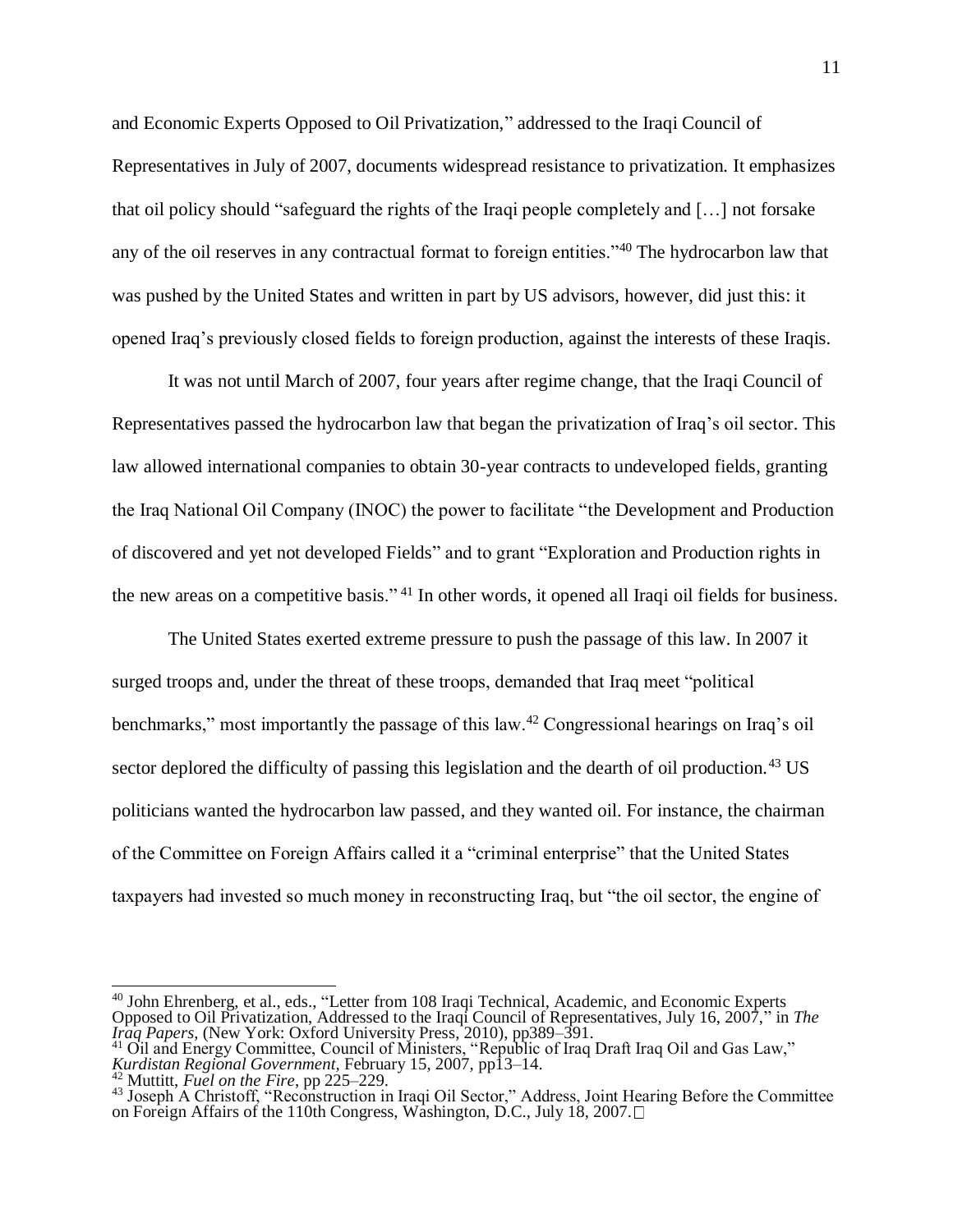Iraq's economy, continued to produce at pre-war levels."<sup>44</sup> As his statement makes clear, the work of the war was not done until the oil fields were open to US companies. Though the war *was* a criminal enterprise, the crime was not its failure to increase oil production. Rather, this desire for oil production, for privatization, drove the war and led to its many crimes. The congressional testimony of an official from the US Government Accountability Office (GAO) also records the proliferation of violence, the 180 daily attacks against US citizens in Iraq: oil privatization provoked resistance and brought violence.<sup>45</sup>

The hydrocarbon legislation comprised part of a broader attempt to privatize Iraq, part of the larger phenomenon of disaster capitalism. With the disaster of war having effectively destroyed Iraq's public sector, infrastructure, and institutions, privatization began. Lt. Paul Bremer, the chief US civilian administrator in Iraq from 2003 to 2004, conducted what Klein terms "orchestrated raids on the public sphere." <sup>46</sup> Under Bremer, the CPA issued orders privatizing the Iraqi economy. An order titled "Trade Liberalization Policy" suspended all tariffs and trade restrictions,<sup>47</sup> while another decreed that "foreign investment may take place in all parts of Iraq" with minimal restriction.<sup>48</sup> This order also authorized foreign investors to "transfer abroad without delay all funds associated with its foreign investment."<sup>49</sup> Thus, these laws allowed foreign companies total control over assets and for all their profits to leave the country without reinvestment or further taxation. While the orders claimed to act "on behalf, and for the benefit, of the Iraqi people,"<sup>50</sup> they aligned with US interests rather than with Iraqi ones. This

<sup>&</sup>lt;sup>44</sup> Christoff, "Reconstruction in Iraqi Oil Sector."

<sup>45</sup> Ibid.

<sup>46</sup> Klein, *The Shock Doctrine,* p6.

<sup>47</sup> Paul Bremer, *Order Number 12: Trade Liberalization Policy,* The Coalition Provisional Authority,

June 7, 2003.

<sup>48</sup> Paul Bremer, *Order Number 39: Foreign Investment,* The Coalition Provisional Authority, September 19, 2003.

 $49$  Ibid.

<sup>50</sup> Bremer, *Order Number 12.*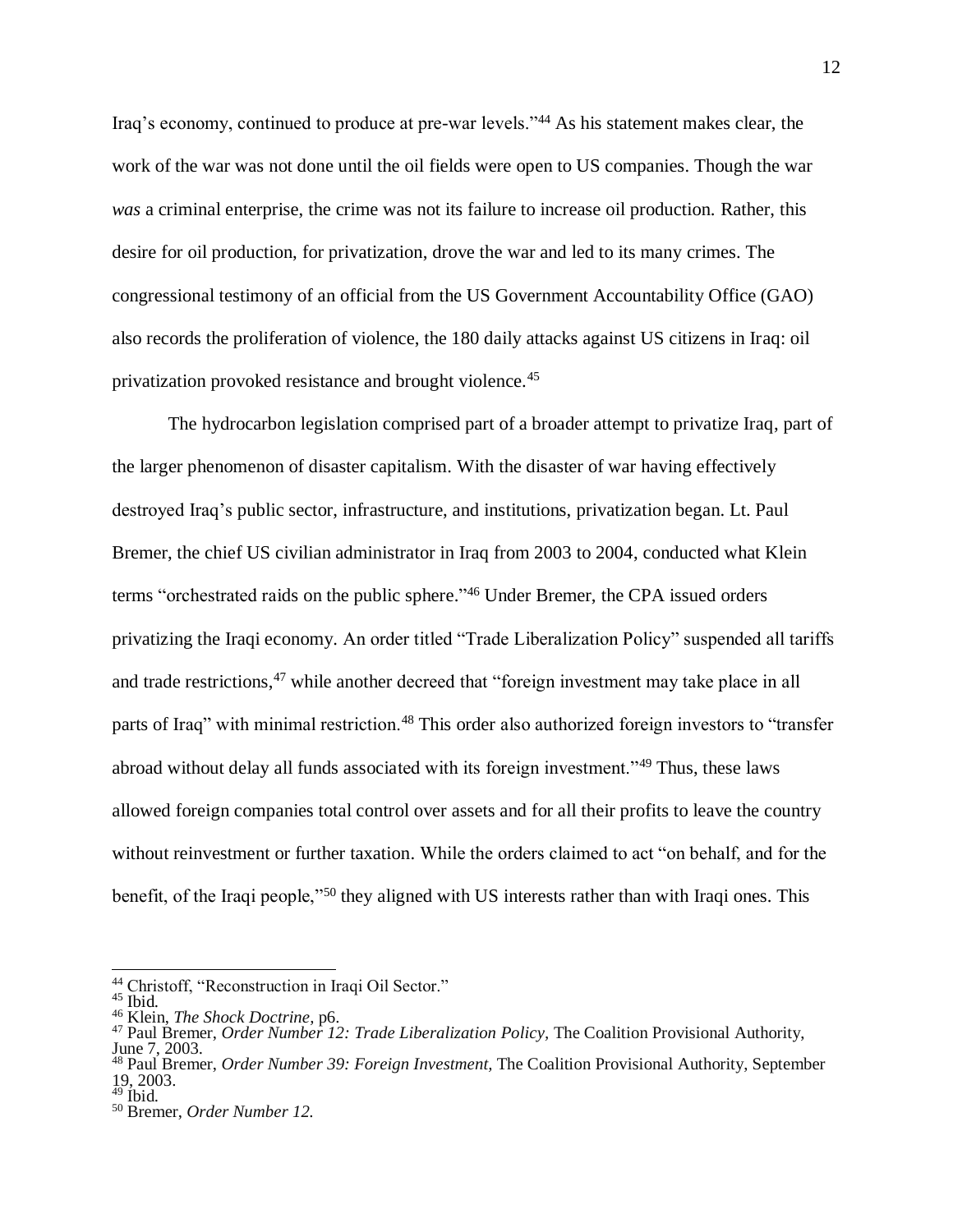economic violence against Iraqis followed the physical and political violence of the invasion and occupation.

The United States merged privatization and violence both in its remaking of the Iraqi economy and in its transformation of its own military forces. The 2003 invasion launched a neoconservative experiment in military privatization that resulted in immense profits, a lack of oversight, and crime. On the day before the September 11<sup>th</sup> attacks in 2001, Secretary of Defense Donald Rumsfeld announced his plans to radically privatize the US military—in his words, to "liberate" the Pentagon and "save it from itself."<sup>51</sup> The administration implemented these plans during the war. By the end of Rumsfeld's term in 2006, the number of contractors on the ground in Iraq almost reached the number of official military troops.<sup>52</sup> Many of the contracts were lucrative, required no bidding, and involved little oversight. <sup>53</sup> Primary sources show that the privatization of military forces enabled violence, as these forces bypass accountability.

As these documents reveal, the lack of oversight resulted in the torture and murder of civilians. In 2004, CACI contractors were involved in torturing prisoners at Abu Ghraib, and in 2007, Blackwater guards massacred seventeen Iraqi civilians at Nisour Square. Yet the highly publicized crimes of Abu Ghraib and Nisour Square only represent a small fraction of the injustices involving contractors. The state restricts information and many documents may not be publically available. Therefore, the only way to work towards an accurate history is to examine the accessible evidence. State Department memos, released during a lawsuit against Blackwater, record the lack of accountability for private military contractors. Leaked photos from Abu Ghraib prison reveal horrifying abuses, and a secret military report documents the complicity of

<sup>&</sup>lt;sup>51</sup> Donald Rumsfeld, "Bureaucracy to Battlefield," presented at the DOD Acquisition and Logistics Excellence Week, The Pentagon, September 10, 2001.

<sup>52</sup> Scahill, *Blackwater,* pxvii.

<sup>53</sup> Rothe, "Iraq and Halliburton," pp216–230.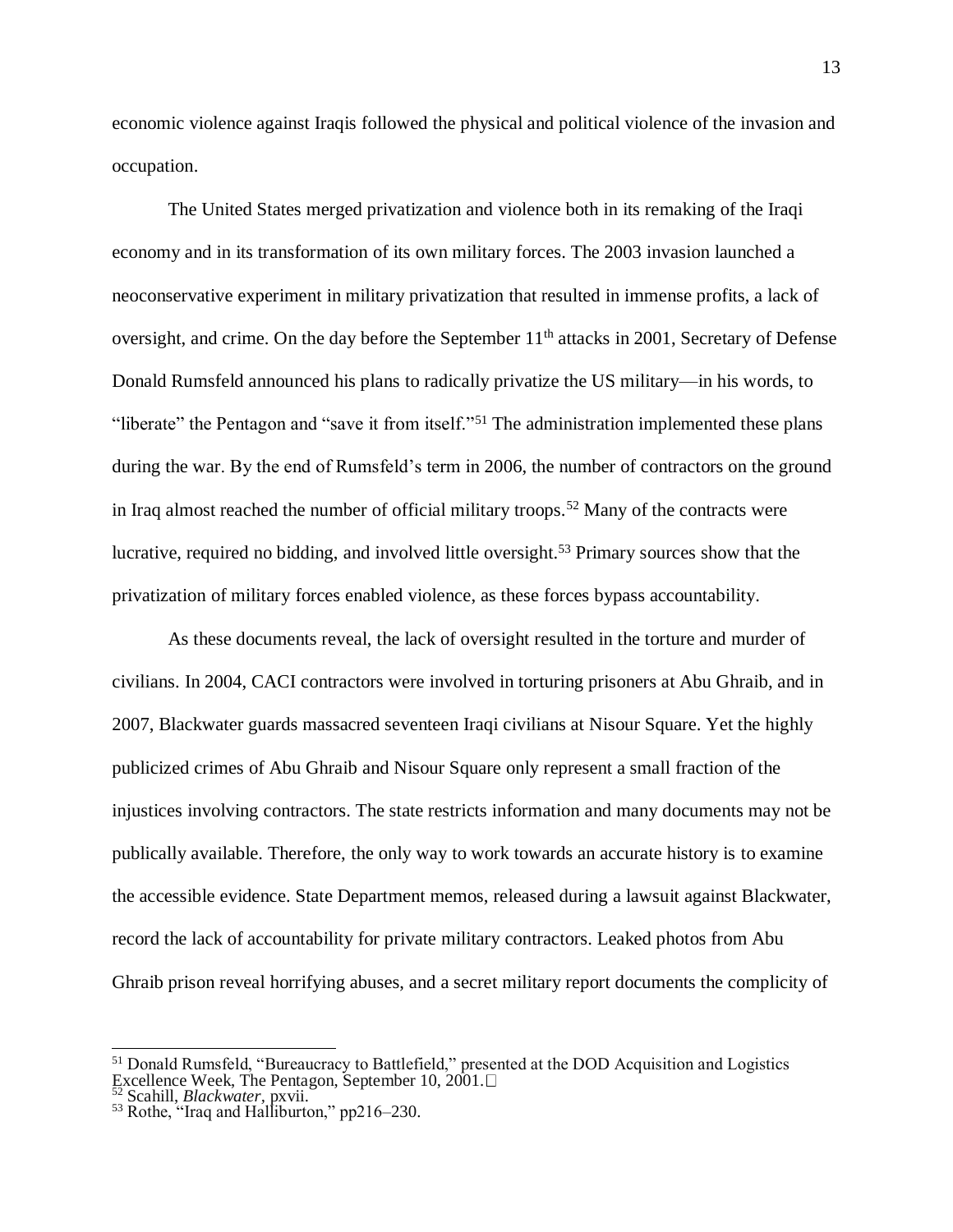contractors at the prison. Though the Blackwater perpetrators of the 2007 Nisour Square massacre finally faced justice in 2014, cases of victims from Abu Ghraib are still in court.<sup>54</sup> Unfortunately, a recent legal decision affords impunity to the Abu Ghraib contractors.

State Department internal memos from before the massacre reveal that the government understood the dangerous lack of oversight, and did not take action. In August 2007, a month before the massacre, State Department investigator Jean Richter reported that "oversight of these high profile and extremely lucrative contracts [was] merely superficial at best."<sup>55</sup> A Blackwater project manager told Richter, "I could shoot and kill you here in Iraq and no one would do anything about it because that is the way it is here."<sup>56</sup> Highly concerned, Richter recommended "direct oversight of the contractor" to be "immediately required on the ground in Iraq."<sup>57</sup> The military never implemented this oversight and sixteen days later, Blackwater massacred civilians at Nisour Square. Privatization decreased the accountability of US actions in Iraq, giving freer rein to the violence of the war and allowing abuses to continue through the occupation.

Internal military documents also show that contractors from the company CACI International tortured prisoners at Abu Ghraib. In February 2004, Major General Antonio M. Taguba wrote a report on Abu Ghraib that was not intended for public release.<sup>58</sup> Taguba found that the contractors were not supervised during interactions with prisoners, nor did they possess the required security clearance. He specifically recommended that several CACI contractors be

 $^{54}$  Raymond, "Do Private Contractors Have Impunity to Torture?"

<sup>55</sup> Jean Richter, "Information Memorandum: Blackwater Contractor Performance in Iraq," *United States Department of State*, August 31, 2007.

 $\frac{56}{1}$  Ibid.

<sup>57</sup> Ibid, p2.

<sup>&</sup>lt;sup>58</sup> Taguba was later asked to resign, due to his whistleblowing. Seymour M. Hersh, "The General's Report," *The New Yorker*, June 25, 2007.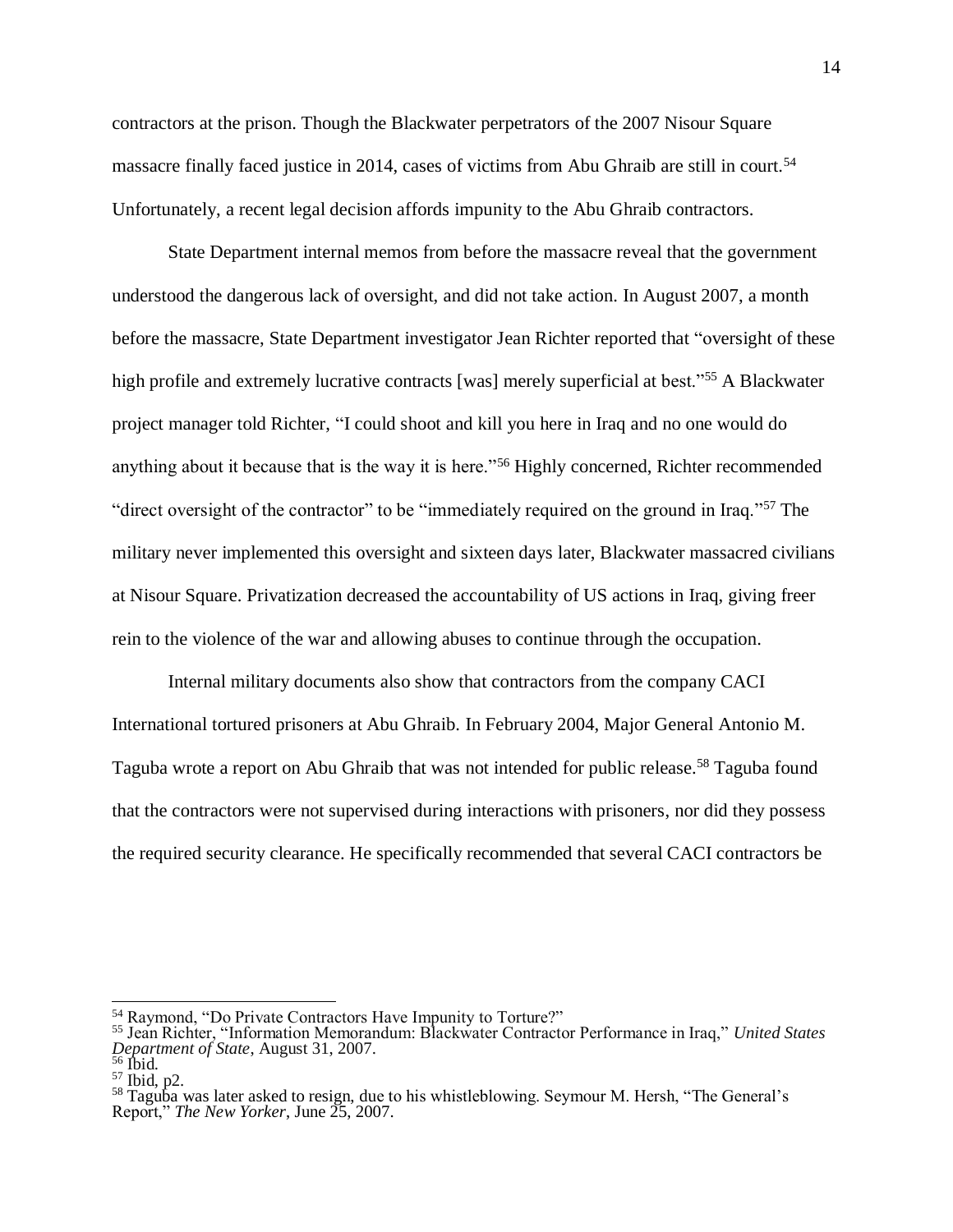fired and severely reprimanded for their involvement in torture.<sup>59</sup> The report detailed a number of abuses, including:

Breaking chemical lights and pouring the phosphoric liquid on detainees; pouring cold water on naked detainees; beating detainees with a broom handle and a chair; threatening male detainees with rape; […] sodomizing a detainee with a chemical light and perhaps a broom stick,  $[...]$  biting a detainee.<sup>60</sup>

These abuses, shown in graphic photographs that horrified the world, breached international law and military procedure. State officials and contractors together committed these crimes. It was the pervasive environment of violence, coupled with the lack of accountability for contractors, which led to such rampant abuse. Thus, the US experiment in military privatization resulted in state-corporate crime.

Though low-level military employees were prosecuted for their crimes at Abu Ghraib, neither the higher-level military decision-makers nor the private contractors of CACI have been held accountable. Rumsfeld et al. have not been indicted for their crimes. Recently, the Fourth Circuit Court dismissed the legal case filed by victims of Abu Ghraib against CACI, determining that liability for contractors would restrict the military. Following legal precedents that exempted contractors from similar liability claims, the court ruled against those brutalized and tortured at Abu Ghraib.<sup>61</sup> The majority opinion argues that punishing the contractors would "undermine the flexibility that military necessity requires in determining the methods for gathering intelligence."<sup>62</sup> At Abu Ghraib and other US prisons, the method of gathering intelligence was torture. As the legal decision explicitly states, contractors allow the military flexibility to commit the crimes of torture. The decision also argues that ruling against CACI would "present the

<sup>59</sup> Antonio M. Taguba, *Article 15-6 Investigation of the 800th Military Police Brigade*, U.S. Army, February 2004, p48.

<sup>60</sup> Taguba, *Article 15-6 Investigation,* pp17–18.

<sup>61</sup> "Al Shimari v. CACI International," *Appeal from the United States District Court for the Eastern District of Virginia, at Alexandria*, 2011.

 $62$  "Al Shimari v CACI International," p8.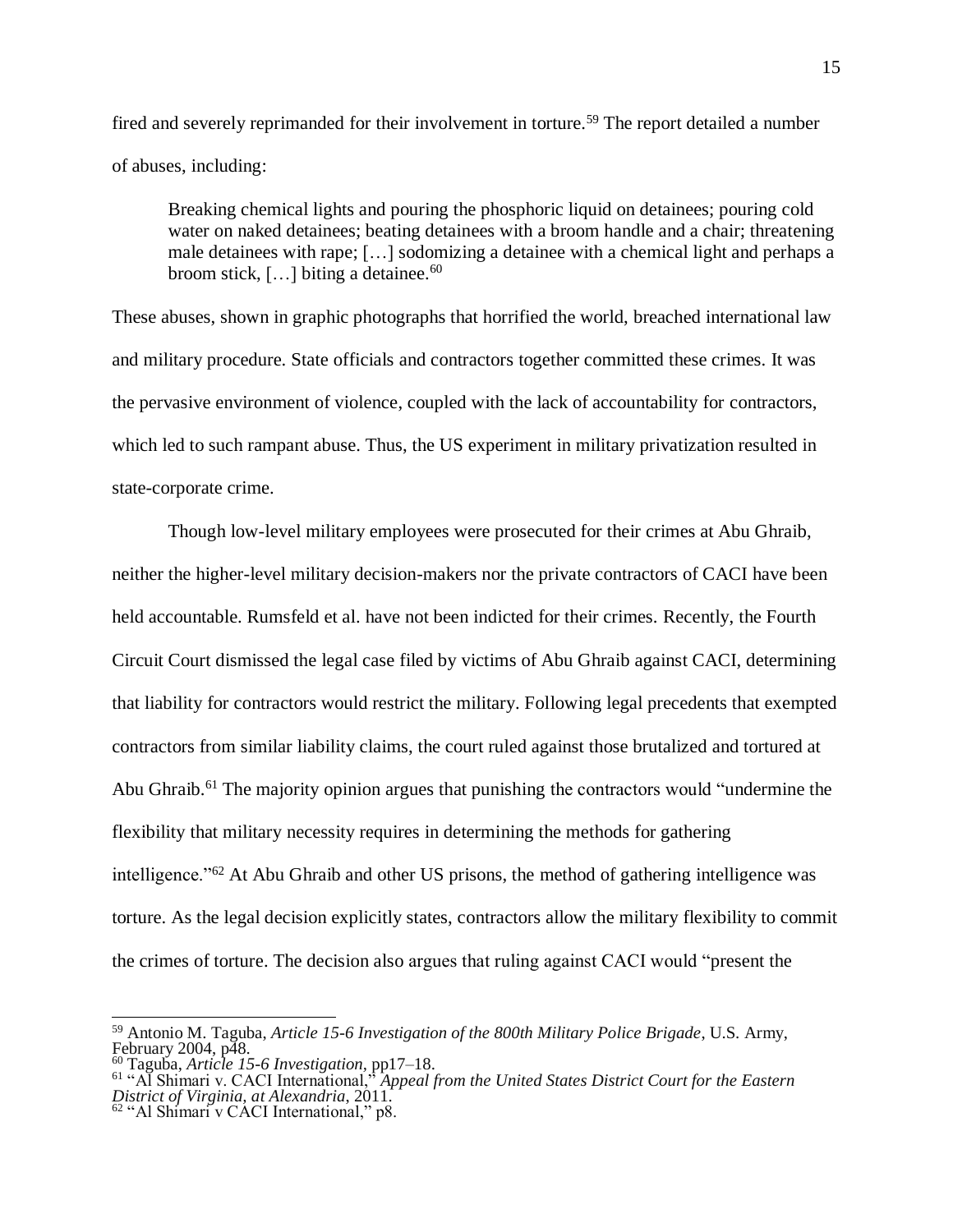possibility that military commanders could be hauled into civilian courts for the purpose of evaluating and differentiating between military and contractor decisions."<sup>63</sup> Military and contractor decisions are so entangled that they are difficult to distinguish. Thus, state-*corporate* crime is the best framework to analyze abuses in Iraq.

Privatization allowed the Bush administration to commit abhorrent crimes in a war that itself was *for* privatization, for privatizing Iraq, and for oil. Analyses of petro-imperialism, disaster capitalism, and state-corporate crime all provide valuable insights. This analysis shows that the blame for these crimes lies not only with the government or only with the warprofiteering corporations; both are complicit. A decade later, justice has yet to be served for Iraqis. More efforts are necessary to prosecute guilty military personnel and contractors and to overturn the current legal precedents that afford contractors immunity. Looking forward, future scholarship should examine the long-term ramifications of contractor violence in Iraq as well as the hydrocarbon law. More efforts should also work to gain access to the many inaccessible government documents. Currently, neither scholars nor the public holds a complete history of the great suffering and injustice that arose from this intersection of a privatized army, Iraqi oil, and US empire.

#### Primary Sources

# "Al Shimari v. CACI International." *Appeal from the United States District Court for the Eastern District of Virginia, at Alexandria*, 2011.

- Bush, George W. "Commencement Address at the United States Military Academy at West Point." West Point, New York, June 1, 2002.
- Bremer, Paul. *Order Number 12: Trade Liberalization Policy.* The Coalition Provisional Authority, June 7, 2003.

 $63$  Ibid.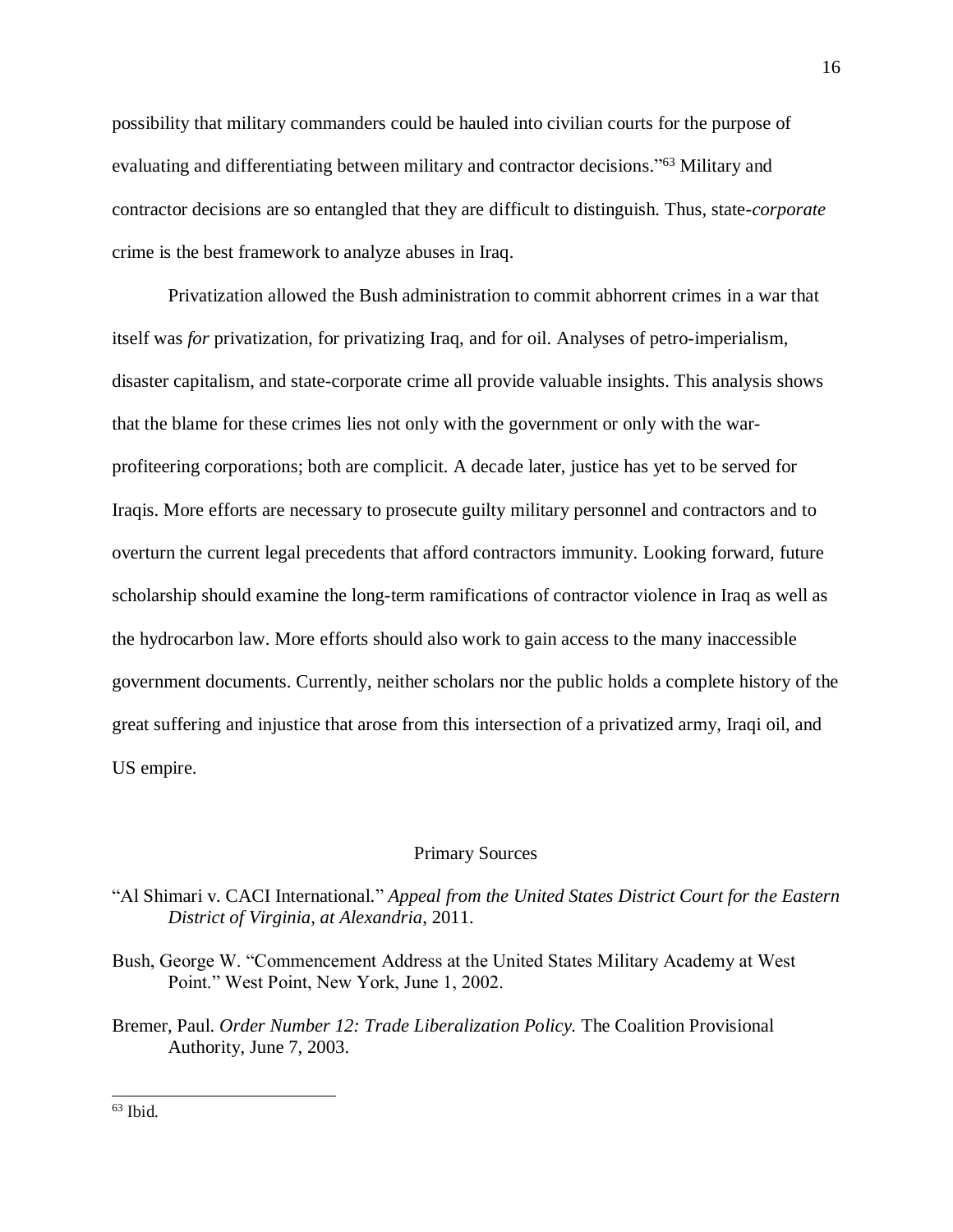- Bremer, Paul. *Order Number 39: Foreign Investment.* The Coalition Provisional Authority, September 19, 2003.
- Christoff, Joseph A. "Reconstruction in Iraqi Oil Sector." Address, Joint Hearing Before The Committee on Foreign Affairs of the 110th Congress, Washington, D.C., 18 July 2007.
- Council of Ministers, Oil and Energy Committee. *Republic of Iraq Draft Iraq Oil and Gas Law.*  Kurdistan Regional Government, 15 February 2007.
- Donnelly, Thomas. *Rebuilding America's Defenses: Strategy, Forces, and Resources for A New Century.* Project for a New American Century, September 2000.
- Ehrenberg, John, Patrice J. McSherry, José Ramón Sánchez, and Caroleen Marji Sayej, eds. "Letter from 108 Iraqi Technical, Academic, and Economic Experts Opposed to Oil Privatization, Addressed to the Iraqi Council of Representatives, July 16, 2007." In *The Iraq Papers*, 389–391. New York: Oxford University Press, 2010.
- "The Glaspie Transcript: Saddam Meets the U.S. Ambassador." In *The Iraq War Reader: History, Documents, Opinions*, by Christopher Cerf and Micah L Sifry, 61–71. New York, NY: Simon & Schuster International, 2003.
- Hersh, Seymour M. "The General's Report." *The New Yorker*, June 25, 2007.
- Hersh, Seymour M and Philip Gourevitch. "Torture at Abu Ghraib." *The New Yorker,* May 10, 2004.
- Juhasz, Antonia. "Whose Oil Is It, Anyway?" Opinion. *New York Times*, 13 March 2007.
- Kinani, Mohammed. *Blackwater's Youngest Victim: Father of 9-Year-Old Killed in Nisoor Square Gives Most Detailed Account of Massacre to Date.* Interview by Jeremy Scahill. Democracy Now!, 29 January 2010.
- Richter, Jean. "Information Memorandum: Blackwater Contractor Performance in Iraq." *United States Department of State*, August 31, 2007.
- Project for the New American Century. "An Open Letter to President Clinton: 'Remove Saddam from Power'." In *The Iraq War Reader: History, Documents, Opinions*, by Christopher Cerf and Micah L Sifry, 199–201. New York, NY: Simon & Schuster International, 2003.
- Rumsfeld, Donald. "Bureaucracy to Battlefield." presented at the DOD Acquisition and Logistics Excellence Week, The Pentagon, 10 September 2001. The Rumsfeld Papers.  $\Box$
- *Strategic Energy Policy: Challenges for the 21st Century*. Houston, Texas: The James A. Baker III Institute for Public Policy, April 2001.

Taguba, Antonio M. *Article 15-6 Investigation of the 800th Military Police Brigade*. U.S. Army,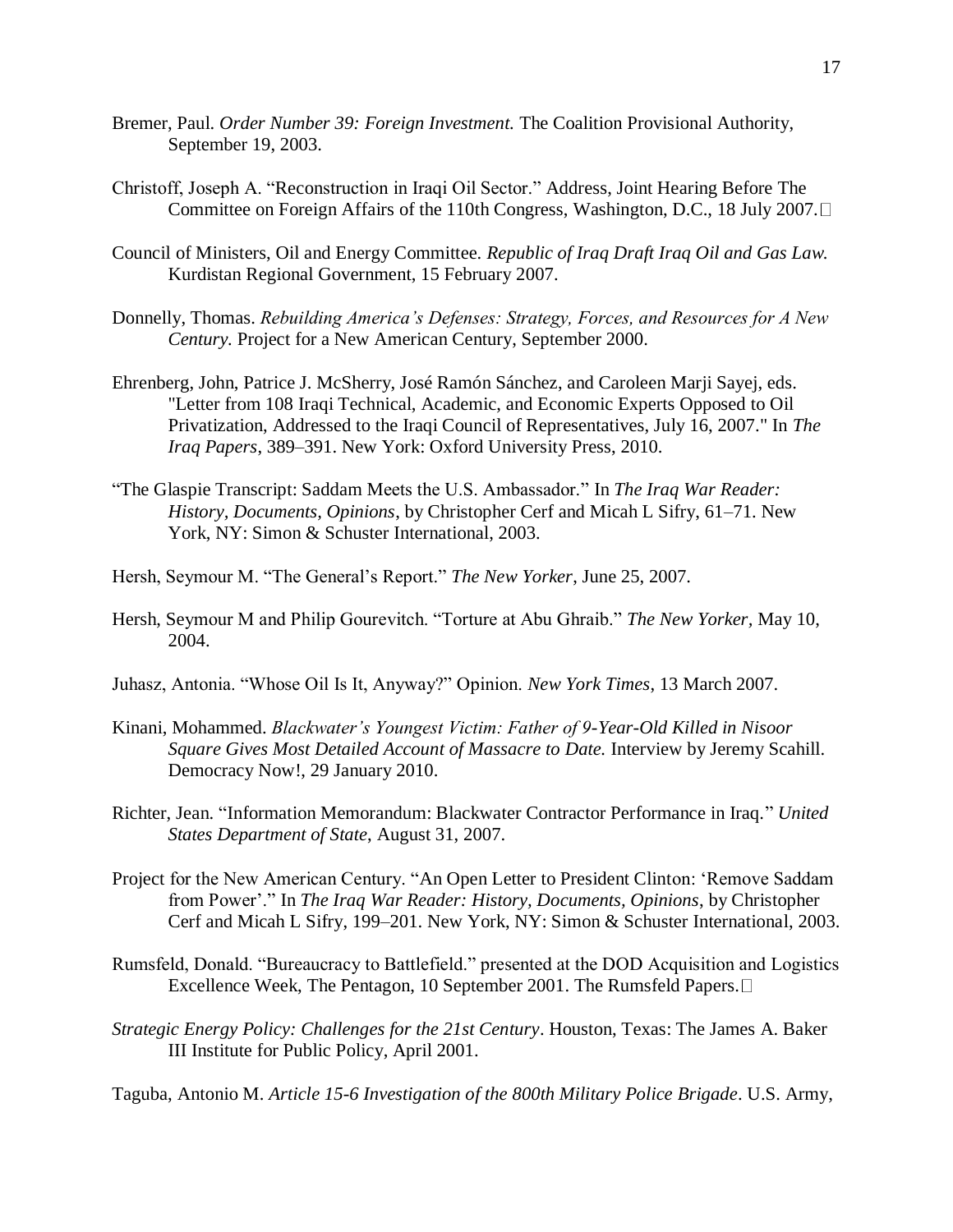February 2004.

### Secondary Sources

- Chatterjee, Pratap. *Halliburton's Army: How a Well-Connected Texas Oil Company Revolutionized the Way America Makes War*. New York: Avalon Publishing Group, 2010.
- Feith, Douglas J. *War and Decision: Inside the Pentagon at the Dawn of the War on Terrorism*. New York: HarperCollins e-books, 2008.
- Flynn, Matthew J. *Contesting History*. Westport, CT: Praeger Publishers, 2010.
- Hitchens, Christopher. "Why I am for Regime Change." In *The Iraq War Reader: History, Documents, Opinions*, by Christopher Cerf and Micah L Sifry, 440-444. New York, NY: Simon & Schuster International, 2003.
- Jhaveri, Nayna J. "Petroimperialism: US Oil Interests and the Iraq War." *Antipode*, no. 1, 36 (January 2004).
- Jones, Toby Craig. "America, Oil, and War in the Middle East." *The Journal of American History*, 2012.
- Kagan, Robert and William Kristol. "What To Do About Iraq." In *The Iraq War Reader: History, Documents, Opinions*, by Christopher Cerf and Micah L Sifry, 243–249. New York, NY: Simon & Schuster International, 2003.
- Khalidi, Rashid. *Resurrecting Empire: Western Footprints and America's Perilous Path in the Middle East.* Boston. United Kingdom: Beacon Press, 2004.
- Klare, Michael T. *Blood and Oil: The Dangers and Consequences of America's Growing Petroleum Dependency.* 1st ed. New York: Metropolitan Books/Henry Holt & Co., 2004.
- Klein, Naomi. *The Shock Doctrine: The Rise of Disaster Capitalism*. New York: Picador, 2007.
- Kramer, Ronald C., and Raymond J. Michalowski. *A Criminological Analysis of the Invasion and Occupation of Iraq.* In War, Aggression And State Crime. N.p.: Oxford University Press, 2005.
- Mackay, Neil. *War On Truth: Everything You Ever Wanted To Know About The Invasion of Iraq But Your Government Wouldn't Tell You.* Havertown, Pennsylvania: Casemate, 2006.
- Mahdi, Kamil. "Neoliberalism, Conflict And An Oil Economy: The Case Of Iraq." *Arab Studies Quarterly* no. 1, 29 (2007).